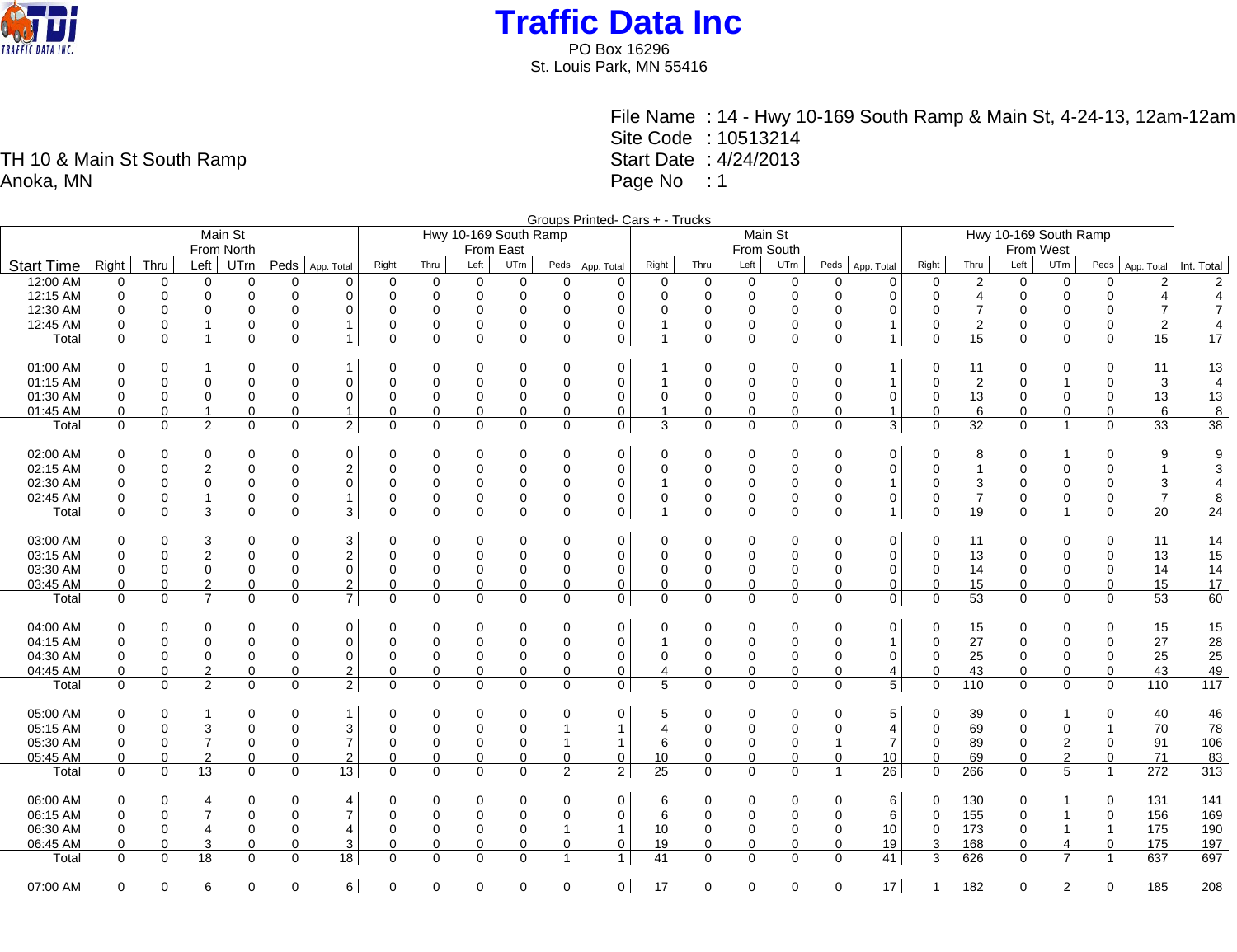

PO Box 16296 St. Louis Park, MN 55416

File Name : 14 - Hwy 10-169 South Ramp & Main St, 4-24-13, 12am-12am

Site Code : 10513214

Start Date : 4/24/2013

Page No : 2

Groups Printed- Cars + - Trucks

|                   |             |             |                |                |                |                |             |                |                |                       |                | <u> Uluupa Hillicu- Udis T - Huuns</u> |         |             |                |             |                |            |                |                       |                         |                  |                         |            |            |  |  |
|-------------------|-------------|-------------|----------------|----------------|----------------|----------------|-------------|----------------|----------------|-----------------------|----------------|----------------------------------------|---------|-------------|----------------|-------------|----------------|------------|----------------|-----------------------|-------------------------|------------------|-------------------------|------------|------------|--|--|
|                   |             |             |                | Main St        |                |                |             |                |                | Hwy 10-169 South Ramp |                |                                        | Main St |             |                |             |                |            |                | Hwy 10-169 South Ramp |                         |                  |                         |            |            |  |  |
|                   |             |             |                | From North     |                |                |             |                | From East      |                       |                | From South                             |         |             |                |             |                |            | From West      |                       |                         |                  |                         |            |            |  |  |
|                   |             |             |                |                |                |                |             |                |                |                       |                |                                        |         |             |                |             |                |            |                |                       |                         |                  |                         |            |            |  |  |
| <b>Start Time</b> | Right       | Thru        | Left           | UTrn           | Peds           | App. Total     | Right       | Thru           | Left           | UTrn                  | Peds           | App. Total                             | Right   | Thru        | Left           | UTrn        | Peds           | App. Total | Right          | Thru                  | Left                    | UTrn             | Peds                    | App. Total | Int. Total |  |  |
| 07:15 AM          | $\mathbf 0$ | $\mathbf 0$ | $\overline{4}$ | $\mathbf 0$    | $\Omega$       | $\overline{4}$ | $\mathbf 0$ | $\mathbf 0$    | $\mathbf 0$    | $\mathbf 0$           | $\mathbf 0$    | $\Omega$                               | 15      | $\pmb{0}$   | $\mathbf 0$    | $\mathbf 0$ | 0              | 15         | 0              | 187                   | $\mathbf 0$             | $\overline{1}$   | $\boldsymbol{2}$        | 190        | 209        |  |  |
| 07:30 AM          | 0           | $\mathbf 0$ | 10             | $\mathbf 0$    | $\Omega$       | 10             | $\Omega$    | 0              | $\mathbf 0$    | $\mathbf 0$           | $\mathbf 0$    | 0                                      | 18      | $\mathbf 0$ | 0              | 0           | 0              | 18         | 0              | 198                   | $\overline{1}$          | 2                | 0                       | 201        | 229        |  |  |
| 07:45 AM          | $\mathbf 0$ | $\mathbf 0$ | 8              | $\mathbf 0$    | $\mathbf{0}$   | 8              | 0           | 0              | 0              | $\mathbf 0$           | 0              | 0                                      | 16      | $\mathbf 0$ | $\mathbf 0$    | 0           | $\overline{1}$ | 17         | 0              | 176                   | 0                       | $\mathbf{1}$     | $\overline{\mathbf{4}}$ | 181        | 206        |  |  |
| Total             | $\Omega$    | $\mathbf 0$ | 28             | $\mathbf 0$    | $\Omega$       | 28             | $\mathbf 0$ | $\mathbf 0$    | $\mathbf 0$    | $\Omega$              | $\mathbf 0$    | $\mathbf 0$                            | 66      | $\Omega$    | $\mathbf 0$    | $\mathbf 0$ | $\mathbf{1}$   | 67         | $\overline{1}$ | 743                   | $\mathbf{1}$            | 6                | 6                       | 757        | 852        |  |  |
|                   |             |             |                |                |                |                |             |                |                |                       |                |                                        |         |             |                |             |                |            |                |                       |                         |                  |                         |            |            |  |  |
|                   |             |             |                |                |                |                |             |                |                |                       |                |                                        |         |             |                |             |                |            |                |                       |                         |                  |                         |            |            |  |  |
| 08:00 AM          | 0           | $\Omega$    | 4              | 0              | $\Omega$       | $\overline{4}$ | $\Omega$    | 0              | $\mathbf 0$    | $\Omega$              | 0              | 0                                      | 12      | $\mathbf 0$ | 0              | $\Omega$    | 0              | 12         | $\Omega$       | 168                   | $\mathbf{1}$            | 4                | $\mathbf 0$             | 173        | 189        |  |  |
| 08:15 AM          | $\mathbf 0$ | 0           | $\overline{4}$ | $\mathbf 0$    | $\Omega$       | $\overline{4}$ | $\Omega$    | $\overline{0}$ | $\mathbf 0$    | $\mathbf 0$           | 0              | $\mathbf 0$                            | 12      | $\mathbf 0$ | 0              | $\mathbf 0$ | 0              | 12         | $\mathbf{0}$   | 125                   | $\overline{\mathbf{c}}$ | 3                | $\mathbf 0$             | 130        | 146        |  |  |
| 08:30 AM          | $\mathbf 0$ | $\mathbf 0$ | 5              | $\mathbf 0$    | $\mathbf 0$    | 5              | $\Omega$    | 0              | 0              | 0                     | 0              | 0                                      | 8       | $\pmb{0}$   | $\mathbf 0$    | 0           | 0              | 8          | 0              | 122                   | 0                       | 4                | $\pmb{0}$               | 126        | 139        |  |  |
| 08:45 AM          | 0           | $\mathbf 0$ | 8              | $\mathbf 0$    | $\Omega$       | 8              | $\Omega$    | 0              | 0              | 0                     | 0              | 0                                      | 11      | $\mathbf 0$ | 0              | 0           | 0              | 11         | 3              | 113                   | $\mathbf{1}$            | 4                | $\mathbf 0$             | $121$      | 140        |  |  |
| Total             | $\Omega$    | $\mathbf 0$ | 21             | $\mathbf 0$    | $\mathbf 0$    | 21             | $\mathbf 0$ | $\mathbf 0$    | $\mathbf 0$    | $\mathbf 0$           | $\mathbf 0$    | 0                                      | 43      | $\mathbf 0$ | $\mathbf 0$    | $\mathbf 0$ | 0              | 43         | 3              | 528                   | $\overline{4}$          | $\overline{15}$  | $\mathbf 0$             | 550        | 614        |  |  |
|                   |             |             |                |                |                |                |             |                |                |                       |                |                                        |         |             |                |             |                |            |                |                       |                         |                  |                         |            |            |  |  |
| 09:00 AM          | $\Omega$    | $\Omega$    |                | $\Omega$       | $\Omega$       |                | $\Omega$    |                |                | 0                     |                | $\Omega$                               |         | $\Omega$    |                | $\Omega$    | 0              |            |                |                       |                         | 6                | $\Omega$                | 136        | 146        |  |  |
|                   |             |             | 4              |                |                | $\overline{4}$ |             | 0              | 0              |                       | 0              |                                        | 6       |             | 0              |             |                | 6          | 2              | 128                   | 0                       |                  |                         |            |            |  |  |
| 09:15 AM          | $\Omega$    | $\Omega$    | 14             | $\overline{0}$ | $\Omega$       | 14             | $\Omega$    | 0              | $\mathbf 0$    | $\Omega$              | 1              | $\overline{1}$                         | 16      | $\mathbf 0$ | $\Omega$       | $\mathbf 0$ | 0              | 16         | $\overline{4}$ | 111                   | 0                       | 4                | $\mathbf 0$             | 119        | 150        |  |  |
| 09:30 AM          | 0           | $\mathbf 0$ | $\overline{7}$ | $\mathbf 0$    | $\Omega$       | $\overline{7}$ | $\Omega$    | 0              | 0              | 0                     | 0              | 0                                      | 11      | $\mathbf 0$ | $\overline{0}$ | 0           | 0              | 11         |                | 102                   | 0                       | 3                | $\mathbf 0$             | 106        | 124        |  |  |
| 09:45 AM          | 0           | $\mathbf 0$ | $\overline{7}$ | $\mathbf 0$    | $\mathbf 0$    | $\overline{7}$ | $\Omega$    | 0              | 0              | 0                     | 0              | 0                                      | 11      | $\mathbf 0$ | 0              | 0           | 0              | 11         | $\overline{2}$ | 81                    | 0                       | 3                | $\Omega$                | 86         | 104        |  |  |
| Total             | $\Omega$    | $\mathbf 0$ | 32             | $\mathbf{0}$   | $\mathbf 0$    | 32             | 0           | $\mathbf 0$    | $\mathbf 0$    | $\Omega$              | $\overline{1}$ | $\overline{1}$                         | 44      | $\Omega$    | $\mathbf 0$    | $\mathbf 0$ | 0              | 44         | 9              | 422                   | $\mathbf 0$             | $\overline{16}$  | $\mathbf 0$             | 447        | 524        |  |  |
|                   |             |             |                |                |                |                |             |                |                |                       |                |                                        |         |             |                |             |                |            |                |                       |                         |                  |                         |            |            |  |  |
| 10:00 AM          | $\mathbf 0$ | $\mathbf 0$ | 5              | $\overline{0}$ | $\Omega$       | 5              |             | 0              | 0              | $\Omega$              | 0              | $\mathbf 0$                            | 13      | $\Omega$    | $\Omega$       | $\mathbf 0$ | 0              | 13         | 6              | 84                    | 0                       | 4                | 1                       | 95         | 113        |  |  |
| 10:15 AM          | $\Omega$    | $\Omega$    | 3              | $\Omega$       | $\Omega$       | $\mathbf{3}$   | $\Omega$    | 0              | $\mathbf 0$    | $\Omega$              | $\mathbf 0$    | 0                                      | 15      | $\mathbf 0$ | $\overline{0}$ | $\mathbf 0$ | 0              | 15         | 3              | 100                   | 0                       | $\overline{2}$   | $\mathbf 0$             | 105        | 123        |  |  |
| 10:30 AM          |             | $\mathbf 0$ | 5              |                | $\mathbf 0$    |                | $\Omega$    |                |                |                       |                |                                        |         |             |                |             |                |            | 3              | 92                    |                         | $\mathsf 3$      |                         | 100        | 118        |  |  |
|                   | 0           |             |                | $\mathbf 0$    |                | 5              |             | 0              | 0              | 0                     | 0              | 0                                      | 13      | 0           | $\mathbf 0$    | 0           | 0              | 13         |                |                       | 0                       |                  | $\mathbf 2$             |            |            |  |  |
| 10:45 AM          | 0           | $\mathbf 0$ | 13             | $\mathbf 0$    | $\mathbf 0$    | 13             | 0           | 0              | $\mathbf 0$    | $\mathbf 0$           | $\mathbf 0$    | 0                                      | 19      | $\Omega$    | $\mathbf 0$    | 0           | 0              | 19         | $\overline{4}$ | 83                    | $\mathbf 0$             | $\overline{4}$   | $\mathbf 0$             | 91         | 123        |  |  |
| Total             | $\mathbf 0$ | $\mathbf 0$ | 26             | $\mathbf 0$    | $\mathbf 0$    | 26             | $\mathbf 0$ | 0              | $\mathbf 0$    | $\mathbf 0$           | $\mathbf 0$    | 0                                      | 60      | 0           | $\Omega$       | $\mathbf 0$ | 0              | 60         | 16             | 359                   | $\mathbf 0$             | 13               | 3                       | 391        | 477        |  |  |
|                   |             |             |                |                |                |                |             |                |                |                       |                |                                        |         |             |                |             |                |            |                |                       |                         |                  |                         |            |            |  |  |
| 11:00 AM          | $\mathbf 0$ | $\mathbf 0$ | 12             | $\mathbf 0$    | $\Omega$       | 12             | $\Omega$    | $\Omega$       | $\mathbf 0$    | 0                     | 0              | $\mathbf 0$                            | 13      | $\mathbf 0$ | 0              | $\Omega$    | 0              | 13         | $\Omega$       | 109                   | $\mathbf 0$             | 3                | $\mathbf 0$             | 112        | 137        |  |  |
| 11:15 AM          | $\mathbf 0$ | $\mathbf 0$ | 12             | $\overline{0}$ | $\mathbf 0$    | 12             | $\Omega$    | 0              | $\mathbf 0$    | $\mathbf 0$           | 0              | $\mathbf 0$                            | 15      | $\mathbf 0$ | $\overline{0}$ | $\Omega$    | 0              | 15         | $\Omega$       | 116                   | $\mathbf 0$             | $\boldsymbol{2}$ | $\mathbf 0$             | 118        | 145        |  |  |
| 11:30 AM          | 0           | $\mathbf 0$ | 12             | $\mathbf 0$    | $\Omega$       | 12             | $\Omega$    | 0              | $\mathbf 0$    | 0                     | 0              | 0                                      | 15      | $\mathbf 0$ | 0              | $\Omega$    | 0              | 15         | 3              | 82                    | 0                       | 3                | 0                       | 88         | 115        |  |  |
| 11:45 AM          | 0           | $\mathbf 0$ | <u>13</u>      | 0              | $\mathbf 0$    | 13             | 0           | 0              | 0              | 0                     | 0              | 0                                      | 10      | $\mathbf 0$ | $\mathbf 0$    | 0           | 0              | 10         | $\mathbf 0$    | 76                    | 0                       | $\overline{2}$   | $\overline{2}$          | 80         | 103        |  |  |
| Total             | $\Omega$    | $\mathbf 0$ | 49             | $\Omega$       | $\Omega$       | 49             | 0           | $\mathbf 0$    | $\Omega$       | $\Omega$              | $\mathbf 0$    | 0                                      | 53      | $\Omega$    | $\Omega$       | $\mathbf 0$ | $\Omega$       | 53         | 3              | 383                   | $\Omega$                | 10               | 2                       | 398        | 500        |  |  |
|                   |             |             |                |                |                |                |             |                |                |                       |                |                                        |         |             |                |             |                |            |                |                       |                         |                  |                         |            |            |  |  |
|                   |             |             |                |                |                |                |             |                |                |                       |                |                                        |         |             |                |             |                |            |                |                       |                         |                  |                         |            |            |  |  |
| 12:00 PM          | 0           | 0           | 10             | 0              | $\Omega$       | 10             | $\Omega$    | 0              | 0              | 0                     |                | $\overline{1}$                         | 13      | 0           | 0              | $\mathbf 0$ | 0              | 13         | 2              | 106                   | 0                       | 3                | 0                       | 111        | 135        |  |  |
| 12:15 PM          | $\Omega$    | $\Omega$    | 9              | $\mathbf 0$    |                | 10             | $\Omega$    | 0              | $\mathbf 0$    | $\mathbf 0$           | 0              | $\mathbf 0$                            | 11      | $\mathbf 0$ | $\Omega$       | $\Omega$    | 0              | 11         | 1              | 106                   | $\mathbf 0$             | 3                | $\mathbf 0$             | 110        | 131        |  |  |
| 12:30 PM          | 0           | $\mathbf 0$ | 12             | $\mathbf 0$    | $\mathbf 0$    | 12             | $\Omega$    | 0              | 0              | 0                     | 0              | 0                                      | 12      | $\mathbf 0$ | $\overline{0}$ | 0           | 0              | 12         | $\overline{2}$ | 83                    | 0                       | $\overline{4}$   | $\mathbf 2$             | 91         | 115        |  |  |
| 12:45 PM          | 0           | 0           | 9              | $\mathbf 0$    | $\overline{1}$ | 10             | $\mathbf 0$ | 0              | $\mathbf 0$    | 0                     | $\mathbf 0$    | 0                                      | 14      | $\mathbf 0$ | $\mathbf 0$    | 0           | 0              | 14         | $\overline{1}$ | 109                   | 0                       | $\overline{7}$   | $\mathbf 0$             | 117        | 141        |  |  |
| Total             | $\Omega$    | $\Omega$    | 40             | $\Omega$       | 2              | 42             | $\Omega$    | $\Omega$       | $\Omega$       | $\Omega$              | $\overline{1}$ | $\mathbf{1}$                           | 50      | $\Omega$    | $\Omega$       | $\Omega$    | $\Omega$       | 50         | 6              | 404                   | $\Omega$                | 17               | 2                       | 429        | 522        |  |  |
|                   |             |             |                |                |                |                |             |                |                |                       |                |                                        |         |             |                |             |                |            |                |                       |                         |                  |                         |            |            |  |  |
| 01:00 PM          | 0           | 0           | 11             | 0              | $\Omega$       | 11             | $\Omega$    | 0              | 0              | 0                     | 0              | 0                                      | 12      | 0           | 0              | 0           | 0              | 12         | 0              | 115                   | 0                       | 4                | 1                       | 120        | 143        |  |  |
| 01:15 PM          | $\mathbf 0$ | $\mathbf 0$ | 16             | $\pmb{0}$      | $\mathbf 0$    | 16             | $\mathbf 0$ | 0              | $\overline{0}$ | $\mathbf 0$           | 0              | 0                                      | 24      | $\pmb{0}$   | $\mathbf 0$    | $\mathbf 0$ | 0              | 24         | 0              | 93                    | 0                       | 3                | 0                       | 96         | 136        |  |  |
| 01:30 PM          |             | $\mathbf 0$ |                | $\mathbf 0$    | $\mathbf 0$    |                | $\Omega$    |                |                |                       |                |                                        |         | $\mathbf 0$ | $\mathbf 0$    | $\Omega$    |                | 12         | $\Omega$       | 100                   | $\mathbf 0$             | 5                | $\mathbf 0$             | 105        | 126        |  |  |
|                   | 0           |             | 9              |                |                | 9              |             | 0              | 0              | 0                     | 0              | 0                                      | 12      |             |                |             | 0              |            |                |                       |                         |                  |                         |            |            |  |  |
| 01:45 PM          | 0           | $\mathbf 0$ | 18             | $\mathbf 0$    | $\mathbf 0$    | 18             | $\Omega$    | 0              | $\mathbf 0$    | $\mathbf 0$           | 0              | 0                                      | 14      | $\mathbf 0$ | $\mathbf 0$    | 0           | 0              | 14         | 3              | 115                   | 0                       | $\overline{7}$   | $\Omega$                | 125        | 157        |  |  |
| Total             | $\Omega$    | $\Omega$    | 54             | $\Omega$       | $\Omega$       | 54             | $\Omega$    | $\Omega$       | $\Omega$       | $\Omega$              | $\Omega$       | $\mathbf 0$                            | 62      | $\Omega$    | $\Omega$       | $\Omega$    | $\Omega$       | 62         | 3              | 423                   | $\mathbf 0$             | 19               | $\mathbf{1}$            | 446        | 562        |  |  |
|                   |             |             |                |                |                |                |             |                |                |                       |                |                                        |         |             |                |             |                |            |                |                       |                         |                  |                         |            |            |  |  |
| 02:00 PM          | 0           | 0           | 14             | 0              | 0              | 14             | 0           | 0              | 0              | 0                     | 0              | 0                                      | 22      | 0           | 0              | 0           | 0              | 22         | 0              | 109                   | 0                       | 4                | 1                       | 114        | 150        |  |  |
| 02:15 PM          | $\mathbf 0$ | 0           | 14             | $\overline{0}$ | $\mathbf 0$    | 14             | $\Omega$    | 0              | $\Omega$       | 0                     | 0              | 0                                      | 16      | 0           | $\mathbf 0$    | $\Omega$    | 0              | 16         | 3              | 94                    | $\mathbf 0$             | 3                | 0                       | 100        | 130        |  |  |
| 02:30 PM          | $\mathbf 0$ | $\Omega$    | 8              | $\Omega$       | $\Omega$       | 8              | $\Omega$    | $\Omega$       | $\Omega$       | $\Omega$              |                | $\mathbf{1}$                           | 19      | $\Omega$    | $\Omega$       | $\Omega$    | $\Omega$       | 19         | 1              | 116                   | $\Omega$                | 5                | $\Omega$                | 122        | 150        |  |  |
|                   |             |             |                |                |                |                |             |                |                |                       |                |                                        |         |             |                |             |                |            |                |                       |                         |                  |                         |            |            |  |  |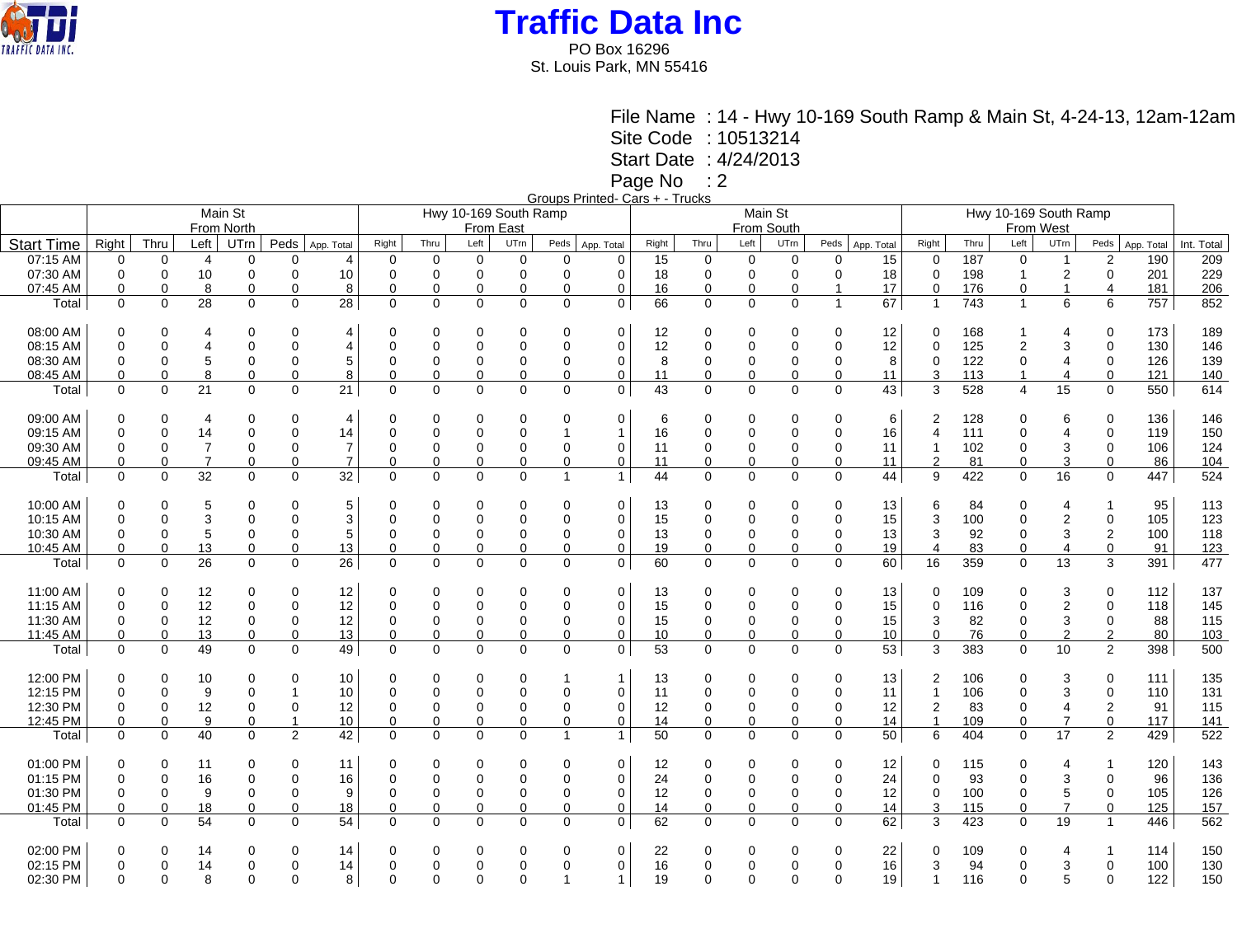

PO Box 16296 St. Louis Park, MN 55416

> File Name : 14 - Hwy 10-169 South Ramp & Main St, 4-24-13, 12am-12am Site Code : 10513214

Start Date : 4/24/2013

Page No : 3

Groups Printed- Cars + - Trucks

|                   |             |             |                | Main St          |                            |                   |             |                |                | Hwy 10-169 South Ramp |                |             |       |                |             | Main St     |             |                 | Hwy 10-169 South Ramp   |      |                   |                |                         |            |            |  |
|-------------------|-------------|-------------|----------------|------------------|----------------------------|-------------------|-------------|----------------|----------------|-----------------------|----------------|-------------|-------|----------------|-------------|-------------|-------------|-----------------|-------------------------|------|-------------------|----------------|-------------------------|------------|------------|--|
|                   |             |             | From North     |                  |                            |                   |             | From East      |                |                       |                |             |       | From South     |             |             |             |                 |                         |      |                   |                |                         |            |            |  |
|                   |             | Thru        | Left           |                  |                            |                   |             | Thru           | Left           | UTrn                  | Peds           |             |       | Thru           | Left        | UTrn        | Peds        |                 |                         | Thru | From West<br>Left | UTrn           |                         |            |            |  |
| <b>Start Time</b> | Right       |             |                | UT <sub>rn</sub> |                            | Peds   App. Total | Right       |                |                |                       |                | App. Total  | Right |                |             |             |             | App. Total      | Right                   |      |                   |                | Peds                    | App. Total | Int. Total |  |
| 02:45 PM          | $\mathbf 0$ | $\mathbf 0$ | 6              | $\mathbf 0$      | $\Omega$                   | 6                 | $\mathbf 0$ | $\mathbf 0$    | 0              | $\mathbf 0$           | $\mathbf 0$    | $\mathbf 0$ | 14    | $\mathbf 0$    | $\mathbf 0$ | $\mathbf 0$ | $\mathbf 0$ | 14              | 1                       | 109  | $\mathbf 0$       | 5              | $\mathbf 0$             | 115        | 135        |  |
| Total             | $\mathbf 0$ | $\Omega$    | 42             | $\mathbf 0$      | $\Omega$                   | 42                | $\mathbf 0$ | $\mathbf 0$    | $\mathbf 0$    | $\Omega$              | $\overline{1}$ | 1           | 71    | $\mathbf 0$    | $\mathbf 0$ | $\mathbf 0$ | $\Omega$    | $\overline{71}$ | 5                       | 428  | $\mathbf 0$       | 17             | $\mathbf{1}$            | 451        | 565        |  |
| 03:00 PM          | $\Omega$    |             | 20             | $\mathbf 0$      | $\Omega$                   | 20                | 0           | 0              | $\Omega$       | $\Omega$              | 0              | 0           | 10    | $\Omega$       | 0           | $\Omega$    | 0           | 10              |                         | 123  |                   | 3              |                         | 129        | 159        |  |
| 03:15 PM          | $\Omega$    | $\Omega$    | 16             | $\mathbf 0$      | $\Omega$                   | 16                | $\Omega$    | 0              | $\Omega$       | $\Omega$              |                | -1          | 14    | $\Omega$       | $\Omega$    | 0           | $\mathbf 0$ | 14              | $\overline{2}$          | 100  | $\Omega$          | 3              | $\mathbf 0$             | 105        | 136        |  |
| 03:30 PM          | 0           | $\Omega$    | 14             | 0                | 2                          | 16                | 0           | 0              | 0              | 0                     | 0              | 0           | 21    | $\Omega$       | 0           | $\Omega$    | $\mathbf 0$ | 21              | 1                       | 121  | $\mathbf{1}$      | 4              | $\overline{2}$          | 129        | 166        |  |
| 03:45 PM          | 0           | $\mathbf 0$ | 11             | $\mathbf 0$      | $\mathbf 0$                | 11                | $\Omega$    | 0              | 0              | 0                     | 0              | 0           | 16    | $\Omega$       | 0           | $\mathbf 0$ | $\mathbf 0$ | 16              | $\mathbf 0$             | 126  | $\mathbf 0$       | $\overline{7}$ | $\overline{1}$          | 134        | 161        |  |
| Total             | $\mathbf 0$ | $\mathbf 0$ | 61             | $\mathbf 0$      | $\overline{2}$             | 63                | $\mathbf 0$ | $\mathbf 0$    | $\mathbf 0$    | $\mathbf 0$           | $\overline{1}$ | 1           | 61    | $\Omega$       | $\mathbf 0$ | $\mathbf 0$ | $\mathbf 0$ | 61              | 4                       | 470  | $\overline{2}$    | 17             | $\overline{4}$          | 497        | 622        |  |
|                   |             |             |                |                  |                            |                   |             |                |                |                       |                |             |       |                |             |             |             |                 |                         |      |                   |                |                         |            |            |  |
| 04:00 PM          | 0           | $\Omega$    | 9              | 0                | $\Omega$                   | 9                 | 0           | 0              | $\overline{0}$ | 0                     | 0              | 0           | 32    | 0              | 0           | 0           | 0           | 32              |                         | 101  | 0                 | 0              |                         | 103        | 144        |  |
| 04:15 PM          | $\Omega$    | $\Omega$    | 8              | $\mathbf 0$      | $\Omega$                   | 8                 | $\Omega$    | 0              | $\mathbf 0$    | $\mathbf 0$           | $\mathbf 0$    | $\mathbf 0$ | 23    | $\Omega$       | $\Omega$    | $\Omega$    | $\mathbf 0$ | 23              | $\overline{\mathbf{c}}$ | 135  | 0                 | 3              | 3                       | 143        | 174        |  |
| 04:30 PM          | 0           | 0           | 10             | 0                | 0                          | 10                | 0           | 0              | 0              | 0                     | 0              | 0           | 20    | 0              | 0           | $\Omega$    | $\mathbf 0$ | 20              | 1                       | 152  | 0                 | $\mathbf{1}$   | $\mathbf 0$             | 154        | 184        |  |
| 04:45 PM          | $\mathbf 0$ | $\mathbf 0$ | 13             | $\mathbf 0$      | $\mathbf 0$                | 13                | 0           | $\mathbf 0$    | $\mathbf 0$    | $\mathbf 0$           | $\mathbf 0$    | $\mathbf 0$ | 15    | $\mathbf 0$    | $\mathbf 0$ | $\mathbf 0$ | $\mathbf 0$ | 15              | 3                       | 160  | $\mathbf 0$       | $\overline{2}$ | $\mathbf 0$             | 165        | 193        |  |
| Total             | $\Omega$    | $\mathbf 0$ | 40             | $\mathbf 0$      | $\mathbf 0$                | 40                | $\mathbf 0$ | $\mathbf 0$    | $\mathbf 0$    | $\mathbf 0$           | $\mathbf 0$    | $\mathbf 0$ | 90    | 0              | $\mathbf 0$ | $\mathbf 0$ | $\mathbf 0$ | 90              | $\overline{7}$          | 548  | $\mathbf 0$       | 6              | $\overline{4}$          | 565        | 695        |  |
| 05:00 PM          | $\Omega$    |             | 11             | $\mathbf 0$      | $\Omega$                   | 11                | 0           | 0              | $\Omega$       | 0                     | 0              | 0           | 24    | $\Omega$       | 0           | $\Omega$    | $\mathbf 0$ | 24              | 0                       | 146  | 0                 | 1              | $\mathbf 0$             | 147        | 182        |  |
| 05:15 PM          | $\Omega$    | $\Omega$    | 8              | $\mathbf 0$      | $\Omega$                   | 8                 | $\Omega$    | 0              | $\Omega$       | $\Omega$              | $\mathbf 0$    | 0           | 23    | $\mathbf 0$    | $\Omega$    | $\Omega$    | $\mathbf 0$ | 23              | 1                       | 119  | $\mathbf 0$       | 2              | $\mathbf 0$             | 122        | 153        |  |
| 05:30 PM          | 0           | 0           | 12             | 0                | -1                         | 13                | 0           | 0              | 0              | $\Omega$              |                | 0           | 24    | 0              | 0           | 0           | 0           | 24              | 1                       | 127  | 0                 | 2              | 0                       | 130        | 167        |  |
| 05:45 PM          |             | $\Omega$    |                |                  |                            |                   | $\Omega$    | 0              |                | $\Omega$              | 0              |             |       | $\Omega$       |             |             |             |                 | 1                       |      |                   | $\mathbf{1}$   |                         |            |            |  |
|                   | $\mathbf 0$ |             | 17             | $\mathbf 0$      | $\Omega$<br>$\overline{1}$ | 17                |             |                | $\mathbf 0$    |                       | 0              | 0           | 19    |                | $\Omega$    | $\Omega$    | $\mathbf 0$ | 19              |                         | 87   | $\mathbf 0$       |                | $\mathbf 0$             | 89         | $125$      |  |
| Total             | $\mathbf 0$ | $\mathbf 0$ | 48             | $\mathbf 0$      |                            | 49                | $\mathbf 0$ | $\mathbf 0$    | $\mathbf 0$    | $\mathbf 0$           | $\mathbf 0$    | $\mathbf 0$ | 90    | 0              | $\mathbf 0$ | $\mathbf 0$ | $\mathbf 0$ | 90              | 3                       | 479  | $\mathbf 0$       | 6              | $\mathbf 0$             | 488        | 627        |  |
| 06:00 PM          | $\Omega$    |             | 13             | 0                | $\Omega$                   | 13                | $\Omega$    | 0              | $\Omega$       | 0                     | 0              | 0           | 21    | $\Omega$       | 0           | 0           | $\Omega$    | 21              | 0                       | 94   | $\Omega$          | 3              | 0                       | 97         | 131        |  |
| 06:15 PM          | $\Omega$    | $\mathbf 0$ | 8              | $\mathbf 0$      | $\mathbf 0$                | 8                 | $\Omega$    | 0              | $\mathbf 0$    | $\mathbf 0$           | 0              | 0           | 14    | $\Omega$       | $\Omega$    | $\mathbf 0$ | $\mathbf 0$ | 14              | 1                       | 88   | 0                 | 1              | $\overline{2}$          | 92         | 114        |  |
| 06:30 PM          | 0           | 0           | 6              | 0                | $\Omega$                   | 6                 | 0           | 0              | $\mathbf 0$    | $\Omega$              | 0              | 0           | 19    | 0              | 0           | $\Omega$    | 0           | 19              | 0                       | 77   | 0                 | 0              | 0                       | 77         | 102        |  |
| 06:45 PM          | 0           | 0           | 5              | $\mathbf 0$      | 0                          | 5                 | 0           | 0              | 0              | 0                     | $\mathbf 0$    | 0           | 9     | 0              | 0           | 0           | $\mathbf 0$ | 9               | 4                       | 54   | 0                 | 3              | $\overline{\mathbf{1}}$ | 62         | 76         |  |
| Total             | $\Omega$    | $\Omega$    | 32             | $\overline{0}$   | $\Omega$                   | 32                | $\Omega$    | $\overline{0}$ | $\mathbf 0$    | $\Omega$              | 0              | $\mathbf 0$ | 63    | 0              | $\mathbf 0$ | $\mathbf 0$ | $\mathbf 0$ | 63              | 5                       | 313  | 0                 | $\overline{7}$ | 3                       | 328        | 423        |  |
| 07:00 PM          | $\Omega$    | $\Omega$    | 16             | $\mathbf 0$      | $\Omega$                   | 16                | $\Omega$    | 0              | 0              | $\Omega$              | $\Omega$       | 0           | 16    | $\Omega$       | 0           | $\Omega$    | 0           | 16              | 0                       | 65   | 0                 |                | $\Omega$                | 66         | 98         |  |
| 07:15 PM          | $\Omega$    | $\Omega$    | $10$           | $\mathbf 0$      | $\Omega$                   | 10                | $\Omega$    | 0              | $\Omega$       | $\Omega$              | 0              | $\mathbf 0$ | 10    | $\overline{0}$ | $\Omega$    | $\Omega$    | $\mathbf 0$ | 10              | 0                       | 54   | $\Omega$          | 0              | $\mathbf 0$             | 54         | 74         |  |
| 07:30 PM          | $\Omega$    | $\Omega$    | $\overline{c}$ | $\mathbf 0$      | 0                          | $\overline{2}$    | 0           | 0              | 0              | 0                     | 0              | 0           | 12    | $\Omega$       | 0           | 0           | $\mathbf 0$ | 12              | 0                       | 61   | 0                 | $\overline{1}$ | $\mathbf 0$             | 62         | 76         |  |
| 07:45 PM          | 0           | $\Omega$    | 2              | 0                | $\Omega$                   | $\overline{2}$    | $\Omega$    | 0              | 0              | $\Omega$              | 0              | 0           | 11    | 0              | $\Omega$    | 0           | $\mathbf 0$ | 11              | 1                       | 43   | 0                 | 2              | $\mathbf 0$             | 46         | 59         |  |
|                   |             |             |                |                  |                            |                   |             |                |                |                       |                |             |       |                |             |             |             |                 | $\overline{1}$          |      |                   | $\overline{4}$ |                         |            |            |  |
| Total             | $\mathbf 0$ | $\Omega$    | 30             | $\mathbf 0$      | $\mathbf 0$                | 30                | $\Omega$    | $\mathbf 0$    | $\mathbf 0$    | $\mathbf 0$           | $\mathbf 0$    | $\mathbf 0$ | 49    | $\mathbf 0$    | $\mathbf 0$ | $\mathbf 0$ | $\mathbf 0$ | 49              |                         | 223  | $\pmb{0}$         |                | $\mathbf 0$             | 228        | 307        |  |
| 08:00 PM          | $\Omega$    | $\Omega$    | 4              | 0                | $\Omega$                   | $\overline{4}$    | 0           | 0              | 0              | $\Omega$              | 0              | 0           | 10    | $\Omega$       | 0           | $\Omega$    | 0           | 10              | 0                       | 57   | 0                 | 1              | $\overline{2}$          | 60         | 74         |  |
| 08:15 PM          | $\mathbf 0$ | $\mathbf 0$ | 6              | $\mathbf 0$      | $\Omega$                   | 6                 | $\Omega$    | 0              | $\mathbf 0$    | $\mathbf 0$           | 0              | 0           | 6     | $\Omega$       | $\Omega$    | $\Omega$    | $\mathbf 0$ | 6               | 0                       | 45   | 0                 | 0              |                         | 46         | 58         |  |
| 08:30 PM          | 0           | $\mathbf 0$ | 8              | $\mathbf 0$      | $\Omega$                   | 8                 | 0           | 0              | 0              | 0                     | 0              | 0           | 6     | $\mathbf 0$    | 0           | 0           | $\mathbf 0$ | 6               | 0                       | 40   | 0                 | 0              | -1                      | 41         | 55         |  |
| 08:45 PM          | 0           | $\Omega$    | 3              | $\mathbf 0$      | $\Omega$                   | 3                 | $\Omega$    | 0              | $\mathbf 0$    | $\Omega$              | 0              | 0           | 9     | 0              | 0           | $\Omega$    | $\Omega$    | 9               | $\Omega$                | 36   | 0                 | 1              | $\Omega$                | 37         | 49         |  |
| Total             | 0           | $\mathbf 0$ | 21             | $\mathbf 0$      | $\Omega$                   | 21                | $\Omega$    | $\mathbf 0$    | $\mathbf 0$    | $\mathbf 0$           | $\mathbf 0$    | $\mathbf 0$ | 31    | 0              | $\mathbf 0$ | $\mathbf 0$ | $\mathbf 0$ | 31              | $\mathbf 0$             | 178  | $\mathbf 0$       | $\overline{2}$ | $\overline{A}$          | 184        | 236        |  |
| 09:00 PM          | $\Omega$    |             | 5              | $\Omega$         | $\Omega$                   | 5                 | $\Omega$    | 0              | $\Omega$       | 0                     | 0              | 0           | 15    | $\Omega$       | 0           | $\Omega$    | $\Omega$    | 15              | 0                       | 24   | 0                 | 0              | $\Omega$                | 24         | 44         |  |
| 09:15 PM          | $\Omega$    | $\Omega$    | 4              | $\mathbf 0$      | $\Omega$                   | $\overline{4}$    | $\Omega$    | 0              | $\Omega$       | $\Omega$              | $\Omega$       | 0           | 9     | $\Omega$       | $\Omega$    | $\Omega$    | $\mathbf 0$ | 9               | 1                       | 33   | $\Omega$          | $\mathbf{0}$   | $\mathbf 0$             | 34         | 47         |  |
| 09:30 PM          | $\Omega$    | 0           | 2              | $\mathbf 0$      | $\Omega$                   | $\overline{2}$    | $\Omega$    | 0              | $\overline{0}$ | $\Omega$              | 0              | 0           | 3     | $\mathbf 0$    | 0           | 0           | $\mathbf 0$ | 3               |                         | 28   | 0                 | 0              | 0                       | 29         | 34         |  |
| 09:45 PM          | $\Omega$    | 0           | 6              | $\Omega$         | $\Omega$                   | 6                 | $\Omega$    | 0              | $\Omega$       | $\Omega$              | 0              | 0           | 6     | $\Omega$       | 0           | 0           | $\Omega$    | 6               |                         | 26   | $\Omega$          | 0              | $\Omega$                | 27         | 39         |  |
|                   | $\Omega$    | $\Omega$    | 17             | $\mathbf 0$      | $\Omega$                   | 17                | $\Omega$    | $\Omega$       | $\Omega$       | $\Omega$              | $\Omega$       | $\Omega$    | 33    | $\Omega$       | $\Omega$    | $\Omega$    | $\Omega$    | 33              | 3                       | 111  | $\Omega$          | $\Omega$       | $\Omega$                | 114        | 164        |  |
| Total             |             |             |                |                  |                            |                   |             |                |                |                       |                |             |       |                |             |             |             |                 |                         |      |                   |                |                         |            |            |  |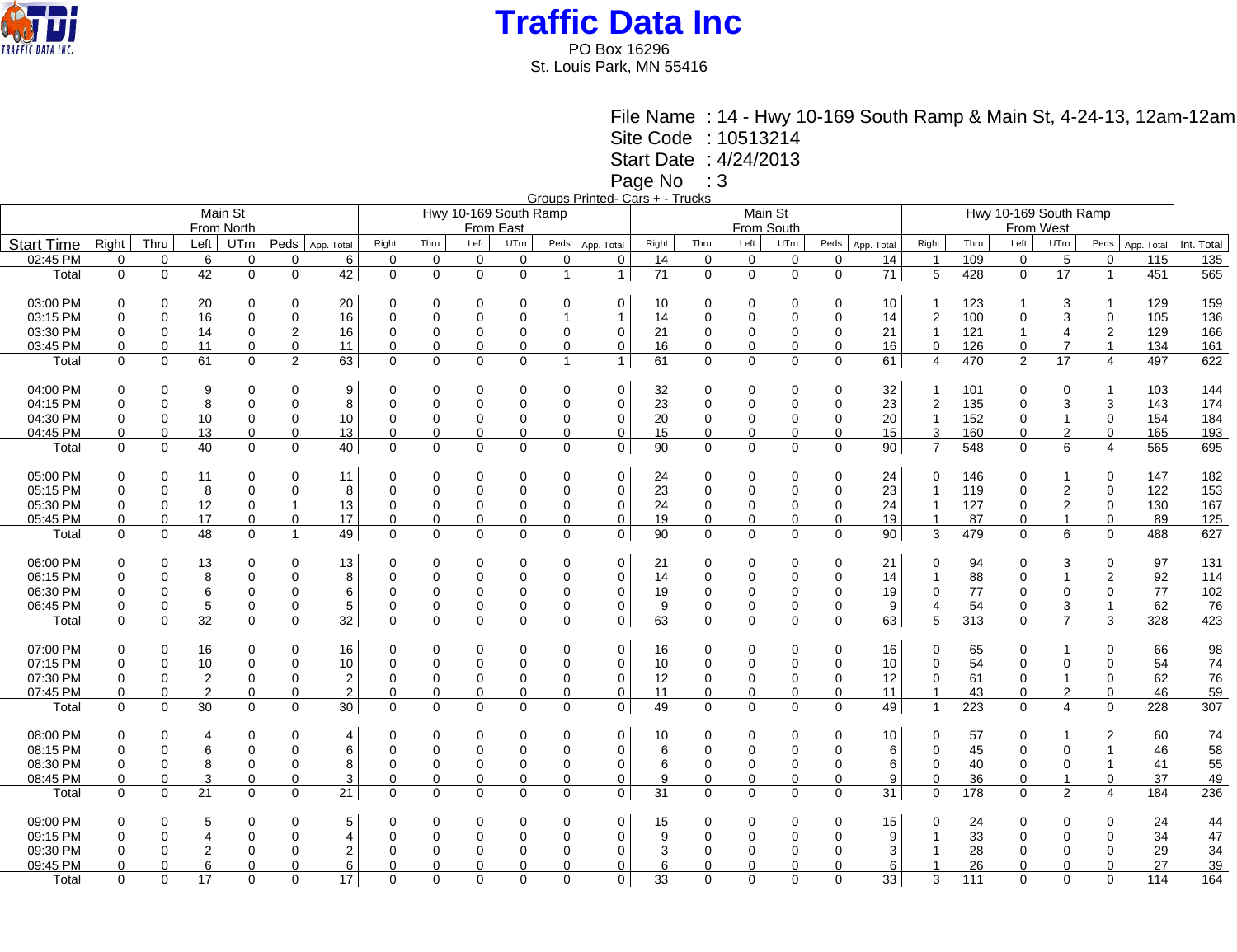

PO Box 16296 St. Louis Park, MN 55416

File Name : 14 - Hwy 10-169 South Ramp & Main St, 4-24-13, 12am-12am

Site Code : 10513214

Start Date : 4/24/2013

Page No : 4

Groups Printed- Cars + - Trucks

|                    |          | oloups i lilitoù oals i<br>,,,,,,,,<br>Main St<br>Hwy 10-169 South Ramp<br>Main St |      |            |      |            |          |      |          |           |          |            |       |      |          |            |      |            |                       |      |                |          |          |            |            |  |
|--------------------|----------|------------------------------------------------------------------------------------|------|------------|------|------------|----------|------|----------|-----------|----------|------------|-------|------|----------|------------|------|------------|-----------------------|------|----------------|----------|----------|------------|------------|--|
|                    |          |                                                                                    |      |            |      |            |          |      |          |           |          |            |       |      |          |            |      |            | Hwy 10-169 South Ramp |      |                |          |          |            |            |  |
|                    |          |                                                                                    |      | From North |      |            |          |      |          | From East |          |            |       |      |          | From South |      |            | From West             |      |                |          |          |            |            |  |
| <b>Start Time</b>  | Right    | Thru                                                                               | Left | UTrn       | Peds | App. Total | Right    | Thru | Left     | UTrn      | Peds     | App. Total | Right | Thru | Left     | UTrn       | Peds | App. Total | Right                 | Thru | Left           | UTrn     | Peds     | App. Total | Int. Total |  |
| 10:00 PM           |          |                                                                                    |      |            |      |            |          |      |          |           |          |            |       |      |          |            |      |            |                       | 36   |                |          |          | 37         | 41         |  |
| 10:15 PM           |          |                                                                                    |      |            |      |            |          |      |          |           |          |            |       |      |          |            |      |            |                       | 34   |                |          |          | 35         | 41         |  |
| 10:30 PM           |          |                                                                                    |      |            |      |            |          |      |          |           |          |            |       |      |          |            |      |            |                       | 26   |                |          |          | 26         | 36         |  |
| 10:45 PM           |          |                                                                                    |      |            |      |            |          |      |          |           |          |            |       |      |          |            |      |            |                       | 14   |                |          |          | 14         | 17         |  |
| Total              | $\Omega$ | 0                                                                                  | 14   | $\Omega$   |      | 14         | $\Omega$ | 0    |          |           | $\Omega$ | 0          | 9     |      | $\Omega$ | 0          | 0    | 9          |                       | 110  | $\mathbf 0$    |          | $\Omega$ | 112        | 135        |  |
|                    |          |                                                                                    |      |            |      |            |          |      |          |           |          |            |       |      |          |            |      |            |                       |      |                |          |          |            |            |  |
| 11:00 PM           |          |                                                                                    |      |            |      |            |          |      |          |           |          |            |       |      |          | 0          |      |            |                       | 22   | $\mathbf 0$    |          |          | 22         | 24         |  |
| 11:15 PM           |          |                                                                                    |      |            |      |            |          |      |          |           |          |            |       |      |          |            |      |            |                       | 16   | $\mathbf 0$    |          |          | 16         | 20         |  |
| 11:30 PM           |          |                                                                                    |      |            |      |            |          |      |          |           |          |            |       |      |          |            |      |            |                       | 15   |                |          |          | 15         | 17         |  |
| 11:45 PM           |          |                                                                                    |      |            |      |            |          |      |          |           |          |            |       |      |          |            |      |            |                       |      |                |          |          | 12         | 13         |  |
| Total              | $\Omega$ | 0                                                                                  | 5    | 0          |      | 5          | 0        | 0    | $\Omega$ | 0         | 0        | 0          |       | 0    | $\Omega$ | 0          | 0    | 4          | ∩                     | 64   | $\mathbf 0$    | $\Omega$ |          | 65         | 74         |  |
|                    |          |                                                                                    |      |            |      |            |          |      |          |           |          |            |       |      |          |            |      |            |                       |      |                |          |          |            |            |  |
| <b>Grand Total</b> |          |                                                                                    | 606  |            |      | 611        |          |      |          |           |          |            | 955   |      |          | 0          |      | 957        | 73                    | 7307 |                | 170      | 33       | 7590       | 9165       |  |
| Apprch %           |          |                                                                                    | 99.2 | 0          | 0.8  |            |          |      |          |           | 100      |            | 99.8  |      |          | 0          | 0.2  |            |                       | 96.3 | 0.1            | 2.2      | 0.4      |            |            |  |
| Total %            |          |                                                                                    | 6.6  | 0          | 0.1  | 6.7        |          |      |          |           | 0.1      | 0.1        | 10.4  |      |          | 0          |      | 10.4       | 0.8                   | 79.7 | 0.1            | 1.9      | 0.4      | 82.8       |            |  |
| $Cars +$           |          |                                                                                    | 592  |            |      | 595        |          |      |          |           |          |            | 935   |      |          |            |      | 937        | 68                    | 7016 | $\overline{2}$ | 55       | 25       | 7166       | 8702       |  |
| $%$ Cars +         | 0        |                                                                                    | 97.7 |            | 60   | 97.4       |          |      |          |           | 57.7     | 57.1       | 97.9  |      |          | 0          | 100  | 97.9       | 93.2                  | 96   | 28.6           | 32.4     | 75.8     | 94.4       | 94.9       |  |
| Trucks             |          |                                                                                    | 14   |            |      | 16         |          |      |          |           | - 0      | 3          | 20    |      |          | 0          |      | 20         |                       | 291  | 5              | 115      | ö        | 424        | 463        |  |
| % Trucks           |          |                                                                                    | 2.3  |            |      | 2.6        |          |      |          |           | 42.9     | 42.9       | 2.1   |      |          |            |      | 2.1        | 6.8                   |      | 71.4           | 67.6     | 24.2     | 5.6        | 5.1        |  |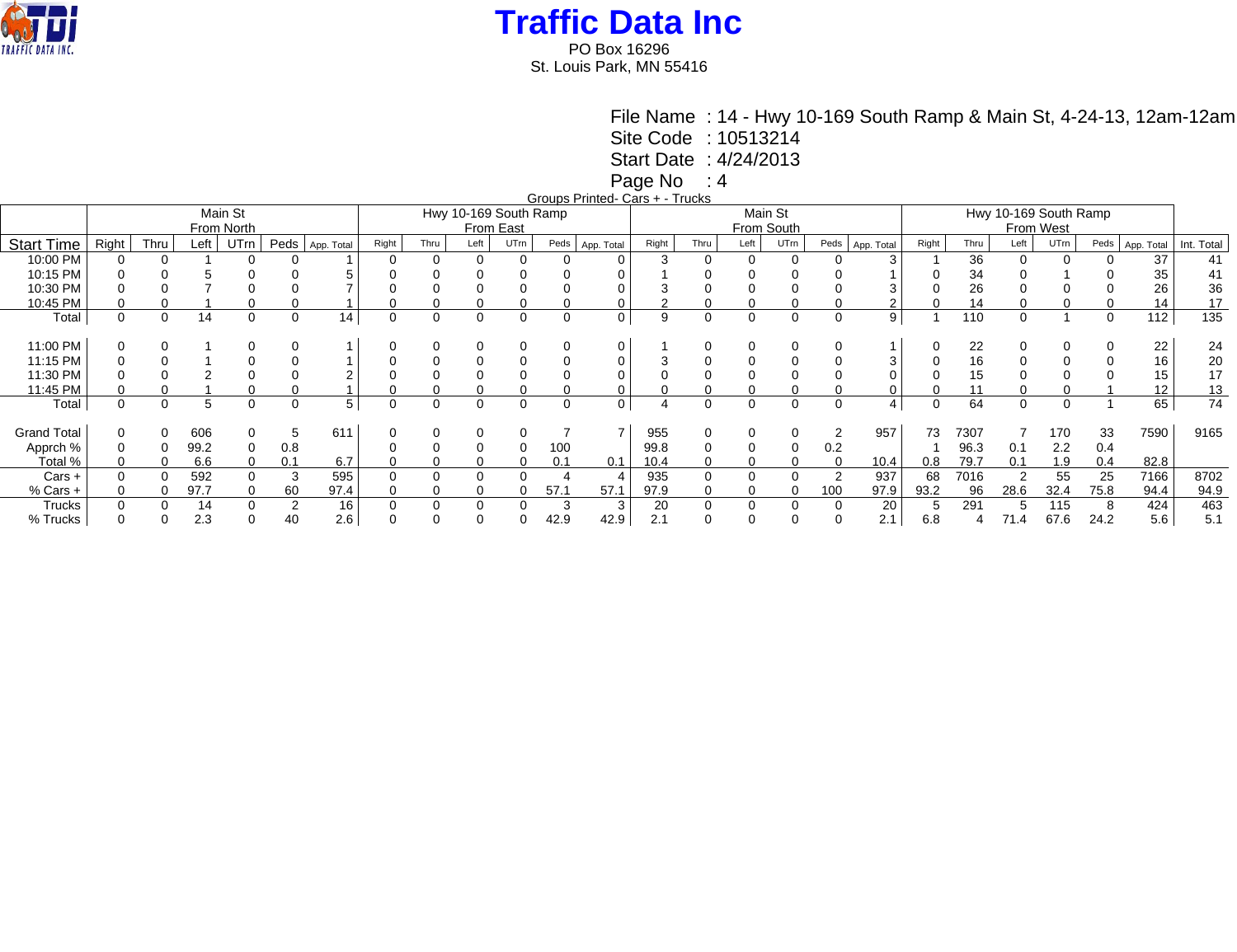

PO Box 16296 St. Louis Park, MN 55416